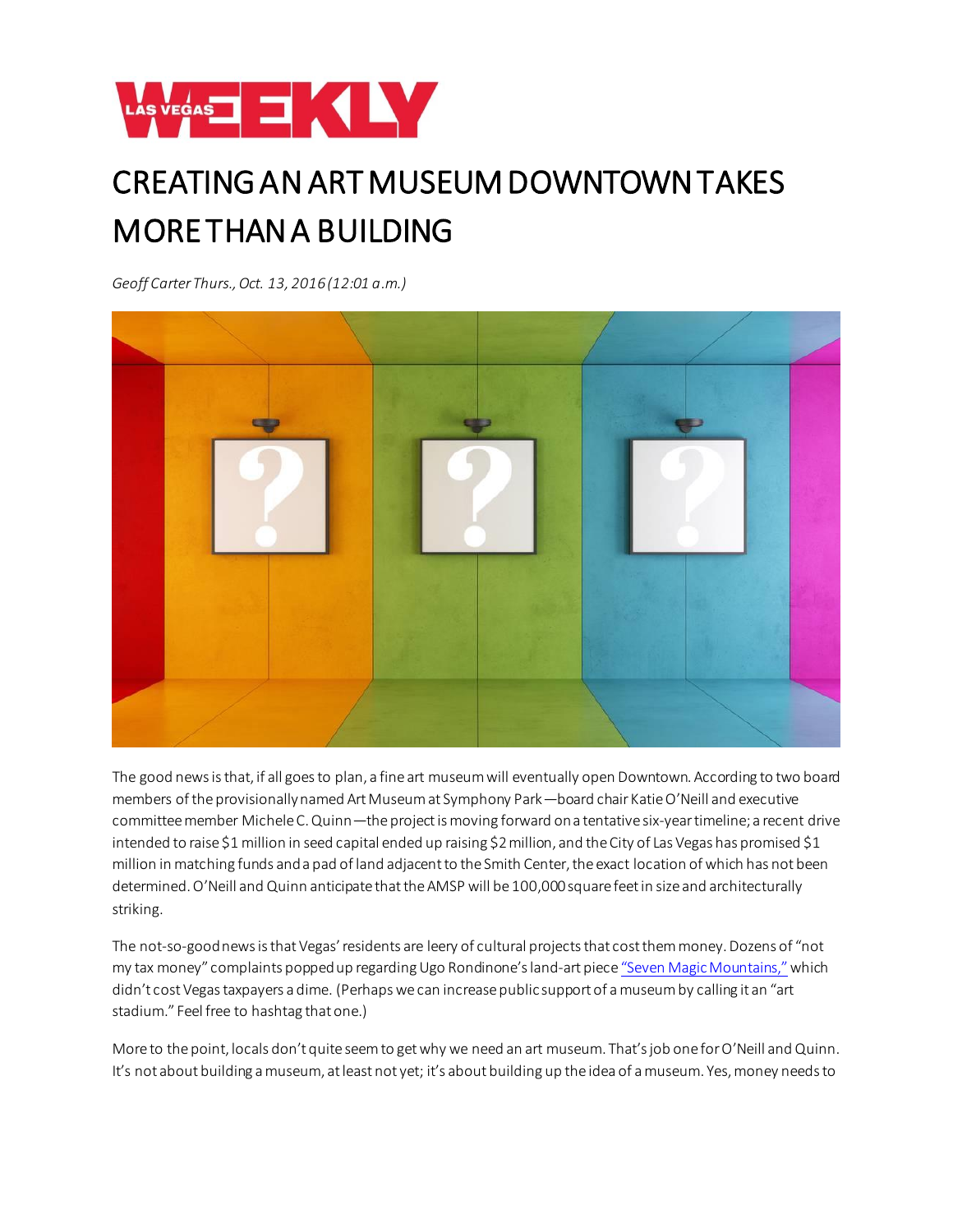be raised—at least \$85 million is needed—but additionally, partnerships must be forged with businesses and organizations, and a fine art museum culture has to be created almost from scratch.

"We're introducing an art museum to people who've maybe never even walked in the doors of an art museum before," O'Neill says. "We get to open a museum from the ground up, and we can make it a museum that really speaks to our community."

"Once the doors are opened, I don't think we're going to have that many obstacles," Quinn says. "I think this community is starving for this sort of engagement."

"There's going to be heavy programming, spaces for people to hang out, dining options, retail, lounges, educational facilities," O'Neill says. "Really, I think the biggest challenge we have is the *history* of bringing an art museum to Las Vegas."

It's not an insignificant challenge. Even though Vegas has had comparable art centers in the past—Las Vegas Art Museum, the Nevada Institute for Contemporary Art and the Guggenheim/Hermitage at the Venetian, among others—the physical and cultural scale of AMSP is like nothing we've seen outside of a casino. And the fact that Guggenheim couldn't make a go of things here—friggin'*Guggenheim!*—only fuels the naysayers.

O'Neill and Quinn are ready to put out those fires. "If you have questions, if you want to criticize, ask the questions," O'Neill says. "We want to answer, and we will be the first to tell you when we're not there yet."

Meaning: It's not time to talk about the art, which hasn't yet been collected; the balance of that \$85 million, which hasn't been raised; or the building itself, which can't be designed until they know where it'll be built.

"We're not going out telling people, 'We're building an art museum,'" O'Neill says. "What we're saying is, 'We are creating the best possible platform for an art museum to succeed in Las Vegas.'"

This steady but deliberated approach is how AMSP's potential sister museum, the [Nevada Museum of Art](http://www.nevadaart.org/)in Reno, came to occupy a 70,000-square-foot, Will Bruder-designed building after some 72 years of operating in spaces that weren't originally built for it. (O'Neill and Quinn plan to bring one of NMA's recent shows, the Nevada-centric Tilting the Basin, to Las Vegas in January; the venue is yet to be announced.) NMA director of communications Amanda Horn says Vegas' work is pretty clear-cut.

"When you're doing a capital campaign for your funding, it's rather aggressive; you have to hit the ground running every day to get people on board. And you [need to] make it about the community, too," Horn says. "To be done right and be done well, it's something that has to be … an organic endeavor. It's a little bit like comparing apples to oranges to compare Reno to Vegas, but not entirely. It was this long, slow building up over decades to continue to push the vision, and to continue to grow as this community grew."

That said, Reno doesn't have the Bellagio Gallery of Fine ; it doesn't have Jeff Koons art on its casino floor, as Wynn resorts do; it doesn't have a James Turrell installation hidden away on the third floor of a Louis Vuitton store (the must-see ["Akhob,"](https://lasvegasweekly.com/ae/fine-art/2013/may/15/james-turrell/) at Crystals). That raises another often-asked question: Why hasn't local gaming, which seems to have strong interest in fine art, simply opened a stand-alone museum themselves?

"They can't open a museum without the team behind it running it properly," Quinn says. "It goes back to viability, [and] I think we now have that. It's not meant to be a philanthropic money pit. It's meant to, with the benefit of donations, be self-sustaining."